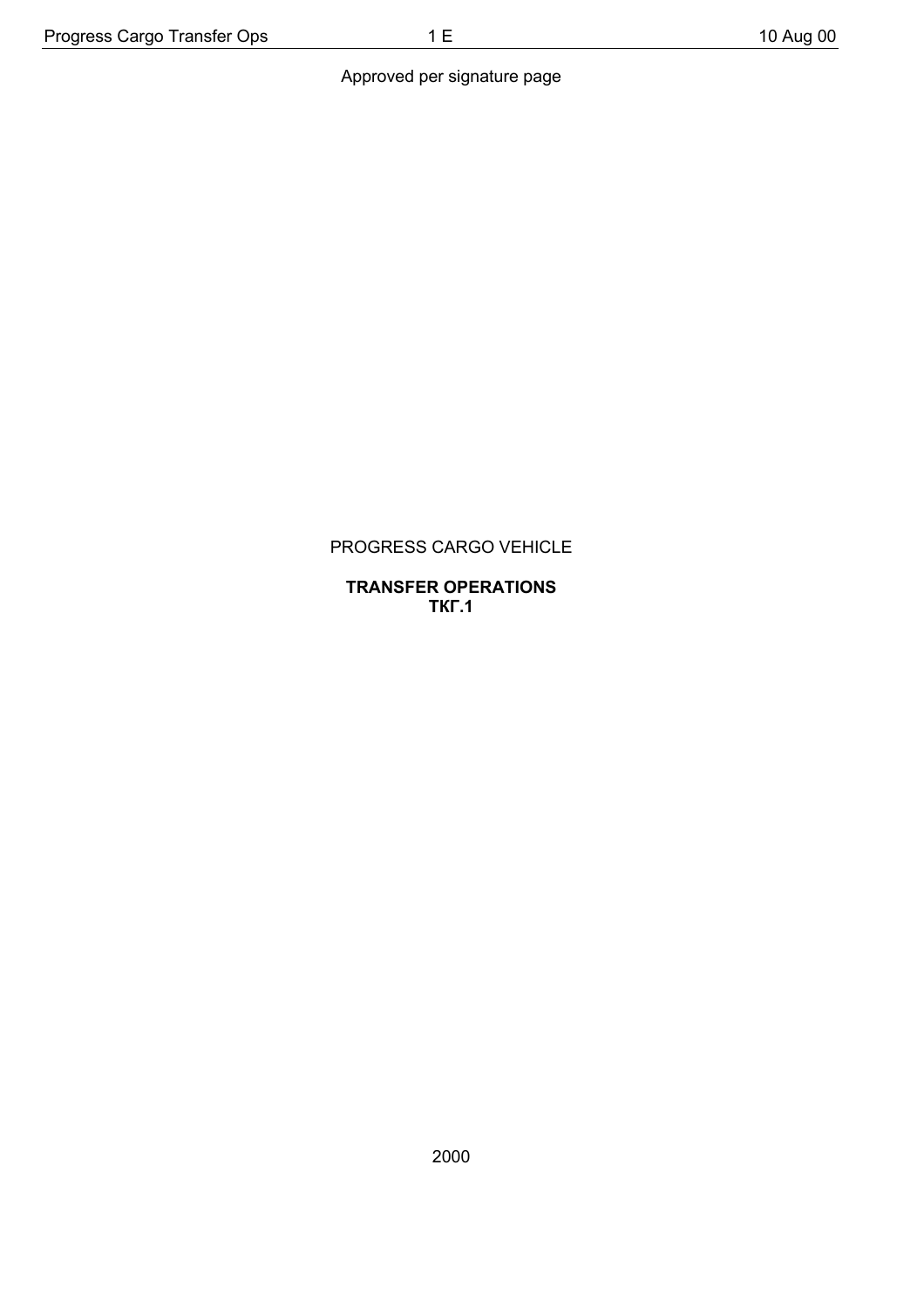# **Page Revision Log**

| 1 E    | $\overline{\phantom{a}}$ | 10 Aug 2000 |
|--------|--------------------------|-------------|
| 2 E    | $\sim$                   | 10 Aug 2000 |
| 3 E    | $\sim$                   | 10 Aug 2000 |
| 4 E    | $\sim$                   | 10 Aug 2000 |
| $1-1E$ |                          | 10 Aug 2000 |
| 1-2 E  |                          | 10 Aug 2000 |
| $1-3E$ |                          | 10 Aug 2000 |
| 1-4 E  |                          | 10 Aug 2000 |
| $1-5E$ |                          | 10 Aug 2000 |
| 2-1 E  |                          | 10 Aug 2000 |
| 2-2 E  |                          | 10 Aug 2000 |
| $2-3E$ |                          | 10 Aug 2000 |
| 3-1 E  |                          | 10 Aug 2000 |
| 3-2 E  | -                        | 10 Aug 2000 |
| 3-4 E  |                          | 10 Aug 2000 |
| $3-5E$ |                          | 10 Aug 2000 |
| 4-1 E  | <sup>-</sup>             | 10 Aug 2000 |
| 4-2 E  |                          | 10 Aug 2000 |
| 4-3 E  |                          | 10 Aug 2000 |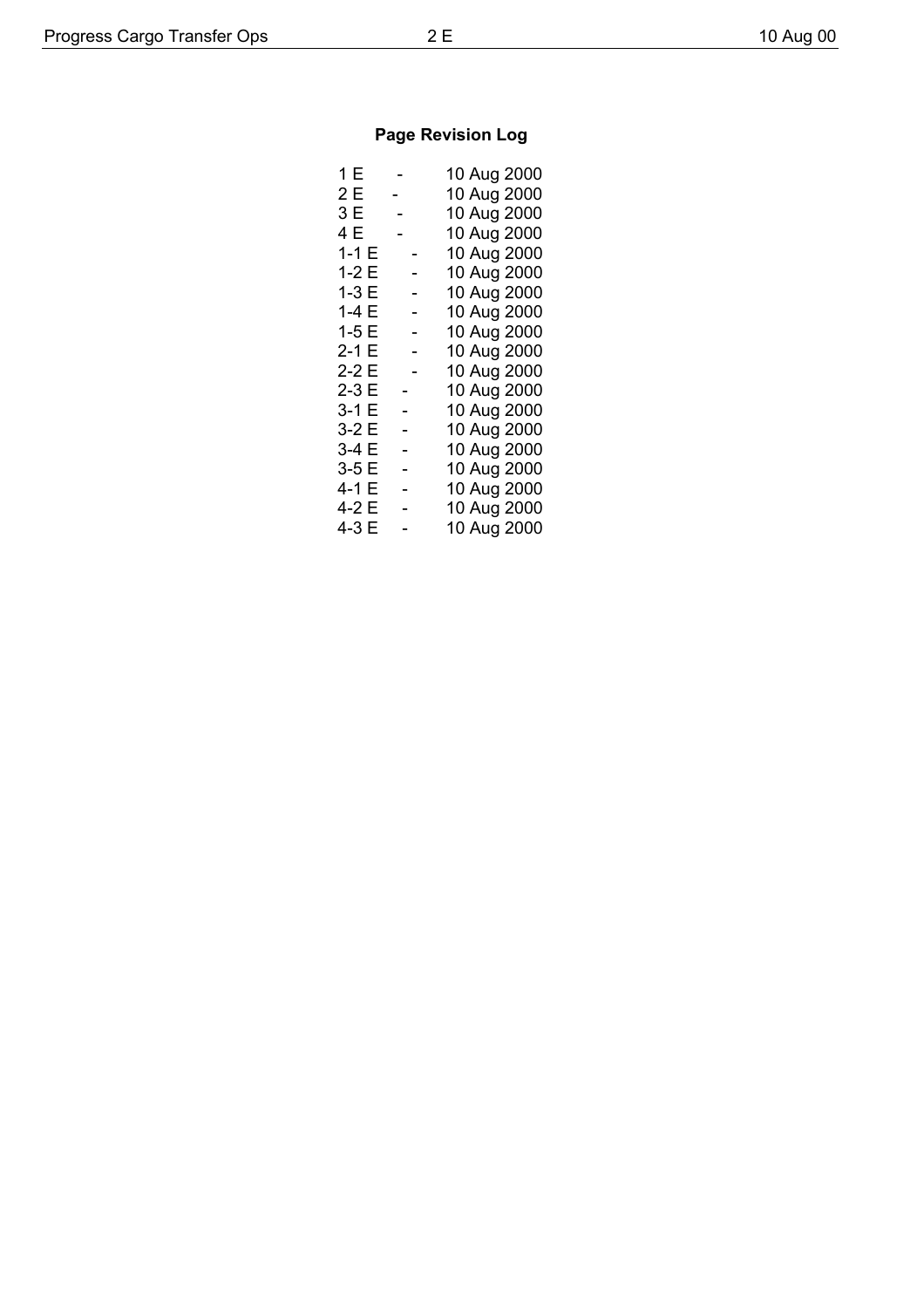## **TABLE OF CONTENTS**

| 2. REMOVAL OF PROGRESS DOCKING MECHANISM AND TRANSFER               |  |
|---------------------------------------------------------------------|--|
|                                                                     |  |
|                                                                     |  |
| 3.1. REMOVAL OF K1-BKA-03 ЯУ2.000.031-03 UNIT (≠34Ю=А1) WITH PT-BKA |  |
|                                                                     |  |
|                                                                     |  |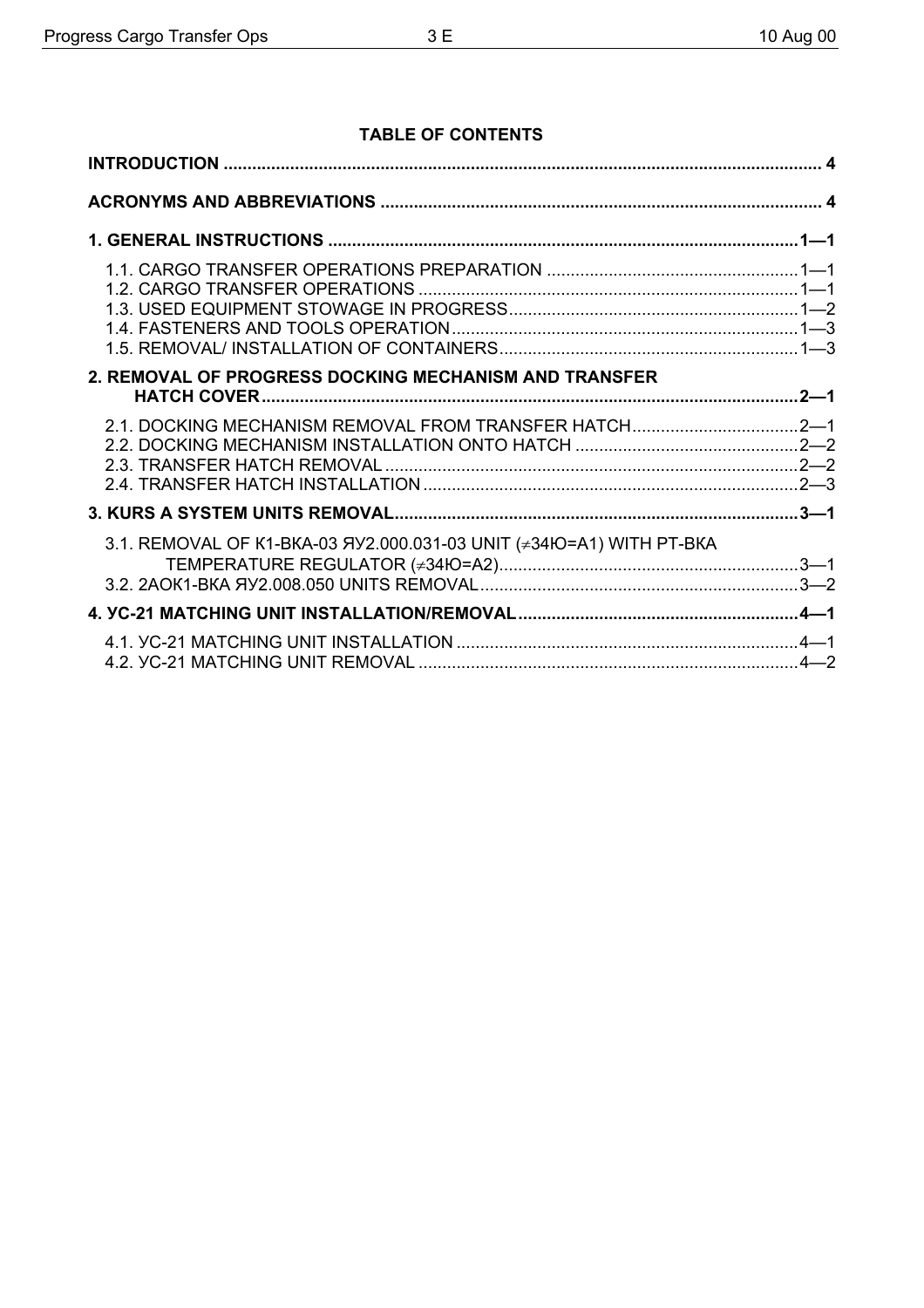# **INTRODUCTION**

This book is intended for performing cargo transfer operations in Progress and on stowing equipment in SM and Progress

This book is intended for trained crew members who have completed the full training course and simulations

This document may change pending SM and Progress modification and procedure validation at simulators

The procedures for next Progress will be issued as a Supplement

Equipment will be stowed into Progress containers in Soyuz in acccordance with the documentation The flight procedure will be updated to reflect Soyuz current stowage status

## **ACRONYMS AND ABBREVIATIONS**

| б/и               | - crew procedure                   |
|-------------------|------------------------------------|
| бл                | - unit                             |
| БКС               | - onboard cable network            |
| БЛТ               | - switch unit                      |
| BEHT              | - fan                              |
| ВнеКД             | - EVA                              |
| в/ч               | - high-frequency, HF               |
| ГA                | - gas analyzer                     |
| ГрО               | - Progress cargo compartment       |
| <b>TXT</b>        | - gas-liquid heat exchanger        |
| ДнаЗ              | - report to MCC                    |
| поУЗ              | - on MCC Go                        |
| ЕДВ               | - water container                  |
| КСД               | - depress valve                    |
| p/r               | - radiogram                        |
| <b>KTO</b>        | - solid waste container            |
| н/ч               | - low-frequency, LF                |
| ОТКЛ              | - OFF                              |
| пан               | - panel                            |
| п                 | - step                             |
| ПВХ               | - PVC (Polyvinyl Chloride plastic) |
| пл                | - orientation plane                |
| <b>NTO</b>        | - IFM                              |
| рзм               | - connector                        |
| СЛГ               | - Personal Hygiene Items           |
| <b>CM</b>         | - Service Module                   |
| СПП               | - utensils                         |
| <b>CTD</b>        | - page                             |
| СтА               | - docking assembly                 |
| СУ                | - docking volume                   |
| →∣←               | - connect (mate)                   |
| $\leftrightarrow$ | - disconnect (demate)              |
| <b>TKF</b>        | - Progress                         |
| ук-ка             | - kit                              |
| x/6               | - cotton                           |
| ЭВТИ              | - multilayer insulation            |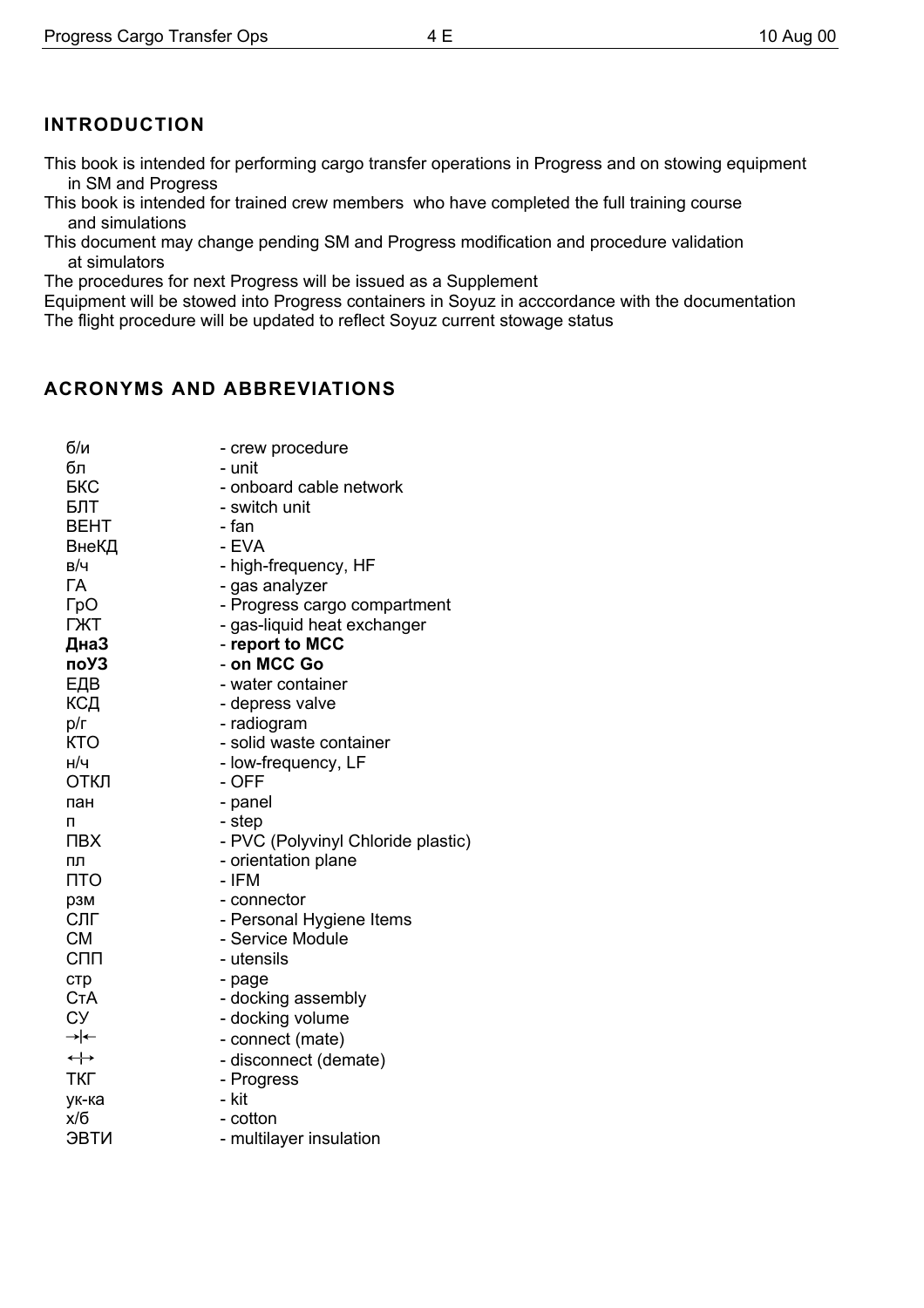## **1. GENERAL INSTRUCTIONS**

## **1.1. CARGO TRANSFER OPERATIONS PREPARATION**

Prepare: cotton gloves, goggles, respirator, waste bag

Perform operations per this procedure after performing RODF: ACTIVATION/DEACTIVATION: OPERATIONS AFTER DOCKING WITH PROGRESS. For 2A.2B - after performing RODF: 2A.2B RUSSIAN SEGMENT OPERATIONS, PROGRESS INGRESS and PROGRESS EGRESS.

Unstow Progress tool belt containing the tools for Progress cargo transfer operations

Cargo transfer operations in Progress are performed per RODF: TRANSFER OPERATIONS and per decals provided on containers and equipment

During cargo transfer operations, one crew member works in Progress, the other — in SM.

### **1.2. CARGO TRANSFER OPERATIONS**

To locate cargo items, use provided location diagrams.

When necessary, don gloves, goggles, and/or respirator.

Install units into nominal locations according to RODF:SM IFM EVA, record the time spent on each operation.

Avoid unrestrained drift of units and equipment when passing hands.

During transfer, preclude transferred items from hitting station structures, especially control panels.

When removing unit: first start with all custom bolts, then sequentially untighten them avoiding skew.

Make use of available restraints.

Used tools should be tethered to hands or to structures within working area.

While unloading, whenever possible, install removed launch fasteners into mounting holes becoming available in the result of equipment or frame removal.

Stow all fasteners and disposables used to secure delivered cargo items in waste bag.

Regularly brief **MCC** on all performed transfer operations.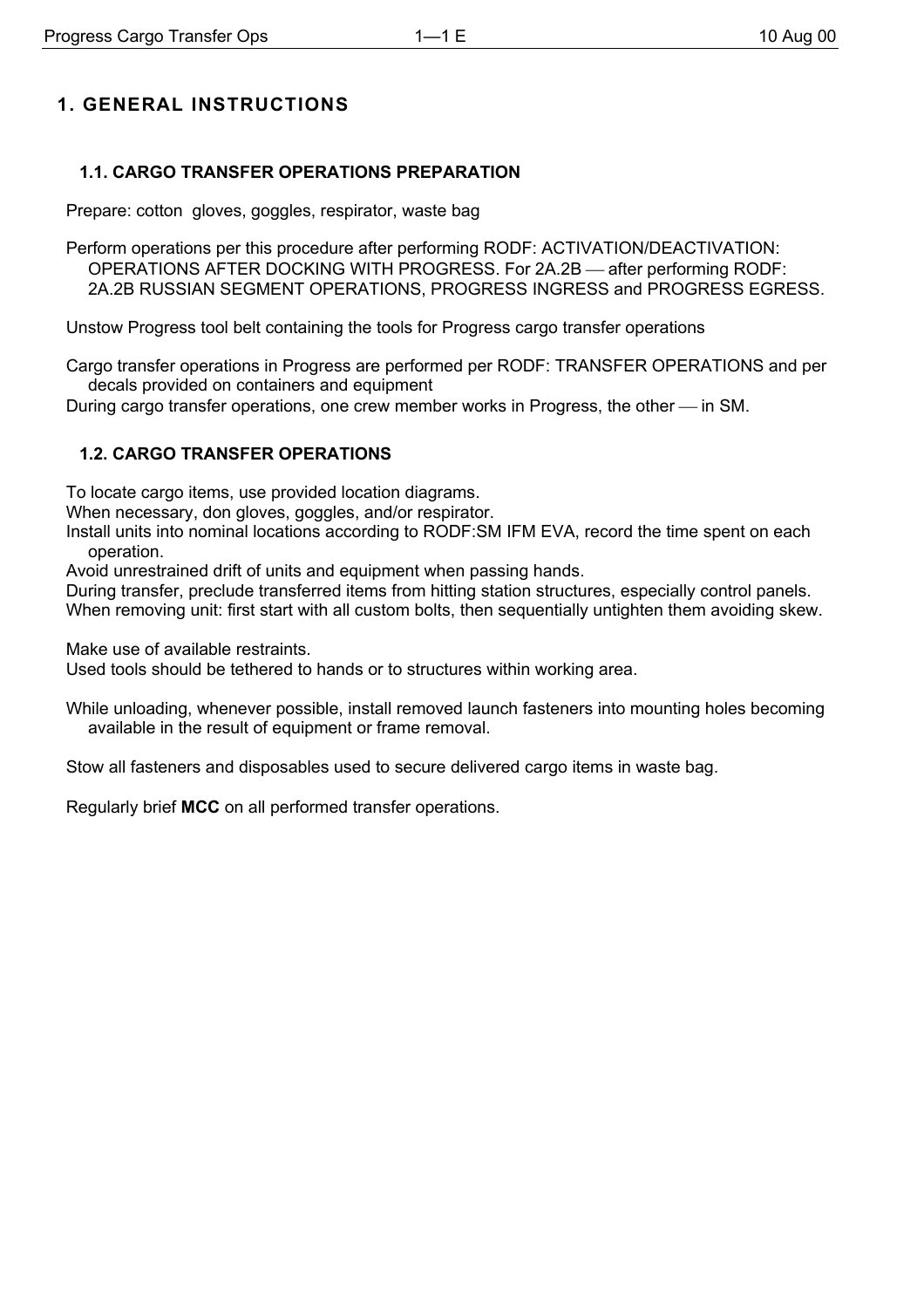## **1.3. USED EQUIPMENT STOWAGE IN PROGRESS**

During used equipment stowage, preserve free access to КСД valve (located on plane IV). Equipment stowage along plane IV must be performed at the very latest.

Securing and stowage of removed items in Progress cargo compartment (ГрО) must be performed with a view to preserve the vehicle mass-centering charachteristics.

- All operations on equipment stowage in ГрО and transfer of liquid waste to Rodnik tanks are performed by the crew per **MCC** instructions**.**
- Stowage of removed items is performed only after all delivered items have been unloaded and transferred to ISS.

√**MCC** for removed items stowage sequence.

Video-taping is performed to:

confirm that all removed items are positioned as required;

provide visual confirmation that all removed items are reliably restrained.

Crew must take video record of the removed items actual stowage configuration.

Video-taping is performed per **MCC** instructions throughout the whole duration of removed items

- stowage sequence and must be accompanied by a detailed crew commentary. It must include:
- confirmation for beginning of stowage operations (when ГрО is completely unloaded);
- confirmation for completion of each container loading;
- confirmation for installation of large-sized unit and kits on various planes of cargo vehicle and above the upper row containers (with crew commentary).

Every container must be video-taped after it has been filled with removed items in accordance with provided instructions.

When removed items are stowed in the cells between containers located along stabilization planes, every large-sized unit (or kit) with a mass more than 10 kg must be video-taped by the crew.

Video-taping of specific units and performance of any vehicle-specific operations must be performed per **MCC** instructions.

After video-taping is complete, the recorded video must be downlinked to **MCC**.

All the tools used during transfer operations must be stowed in their nominal locations. Report the results of used equipment stowage in Progress to **MCC**.

Stow all remaining unused leftovers from food rations into one container for food rations and place this box into designated location, making a corresponding record in Flight Log.

Fill up all removable and non-removable Progress containers with used equipment and solid waste as indicated per radiogram.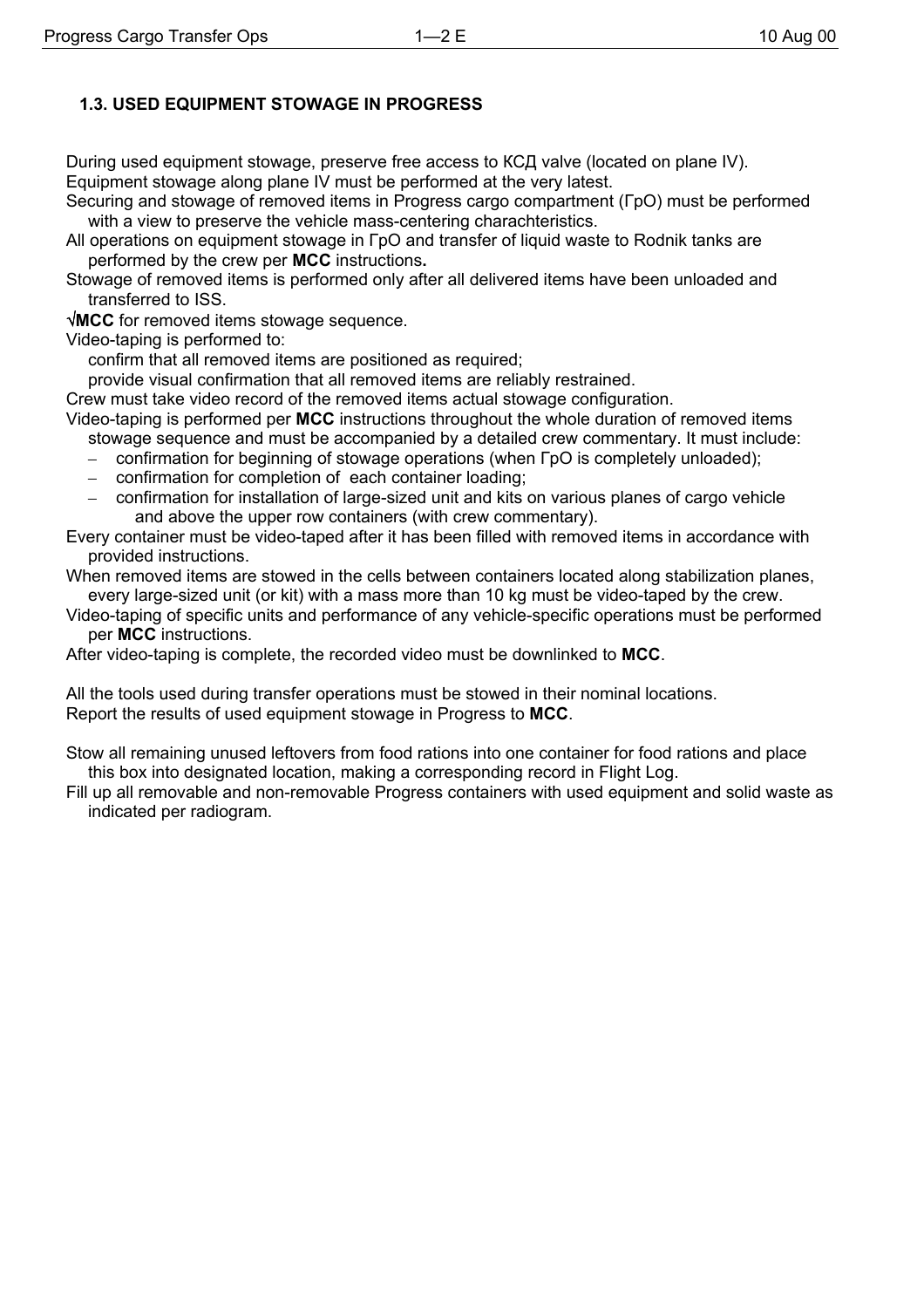## **1.4. FASTENERS AND TOOLS OPERATION**

The following types of fasteners are used to secure containers, assemblies and units in Progress: custom bolts and bolt locks

МАКIТА power driver (Tool Kit #3) may be used in SM (with socket S12 via adapter)

To remove bolt:

unstow custom wrench ("анкерный") from Progress Tool belt; install custom wrench onto bolt head; secure custom wrench on bolt head, by depressing the lock pin on custom wrench; remove bolt; release custom wrench grip on bolt by pulling out the lock pin.

Install and tighten bolt in a similar fashion For difficult accessed bolts, use custom wrench extension tool

To open bolt lock, do the following: install custom wrench onto bolt lock nut engage grip by depressing the lock pin turn wrench 30° remove bolt lock shaft together with nut

If there are nonstandard fasteners, use tools from SM tool kits.

### **1.5. REMOVAL/ INSTALLATION OF CONTAINERS**

After unloading containers in zone III (Figure 1.5.-2), they need to be removed as follows: remove custom bolts (two) inside container top (fastening container to bulkhead) remove custom bolts (two) on container upper angle plates move angle plates aside after loosening custom bolts on bulkhead remove custom bolts (three) on container bottom (fastening the container to container in zone II) Remove the container and secure it to frame in a convenient location

Having unloading the containers of zone II, repeat operations for container removal (if required) During stowage of used cargo items, perform container installation in the reverse order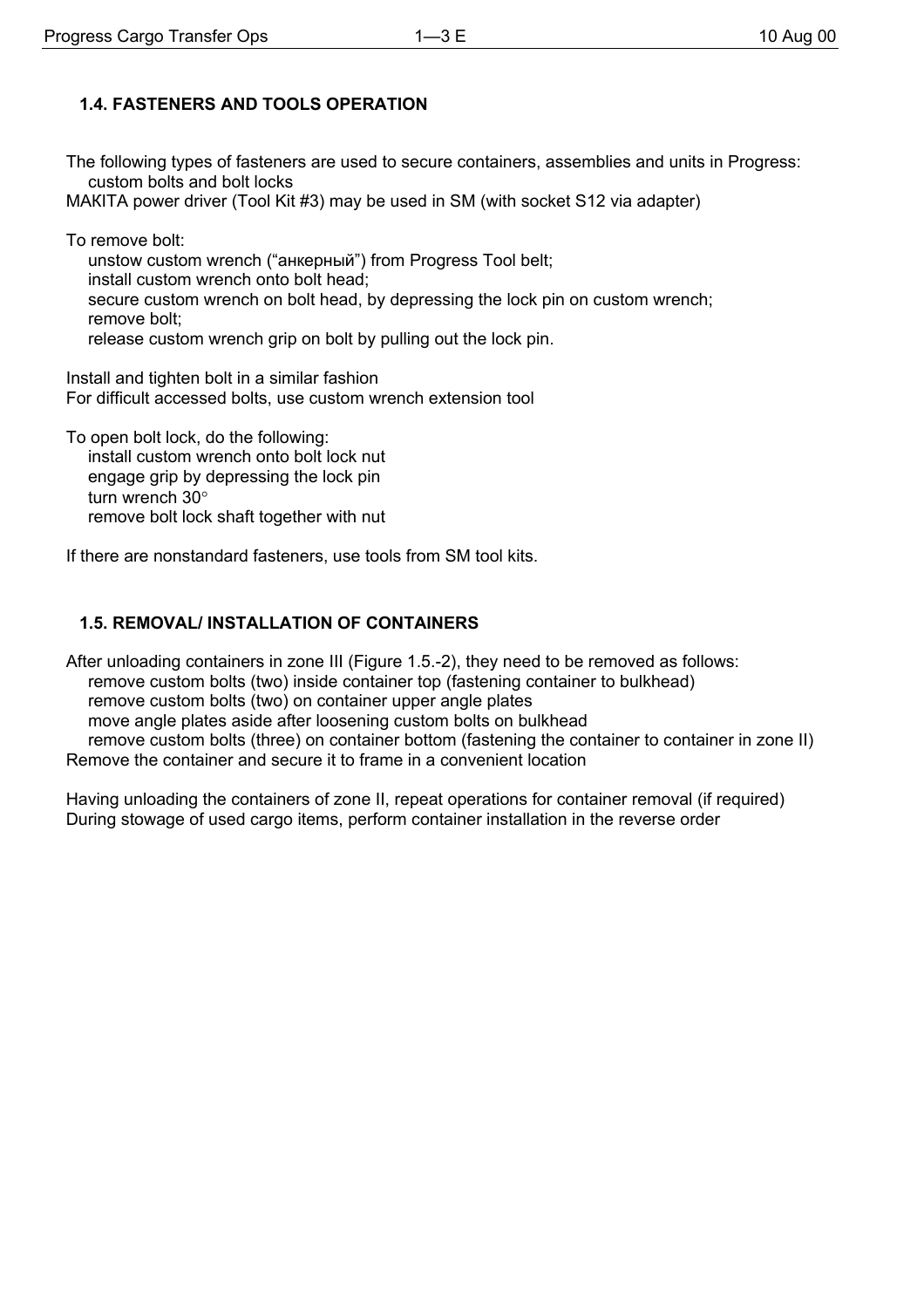

Figure 1.5-1 PROGRESS FpO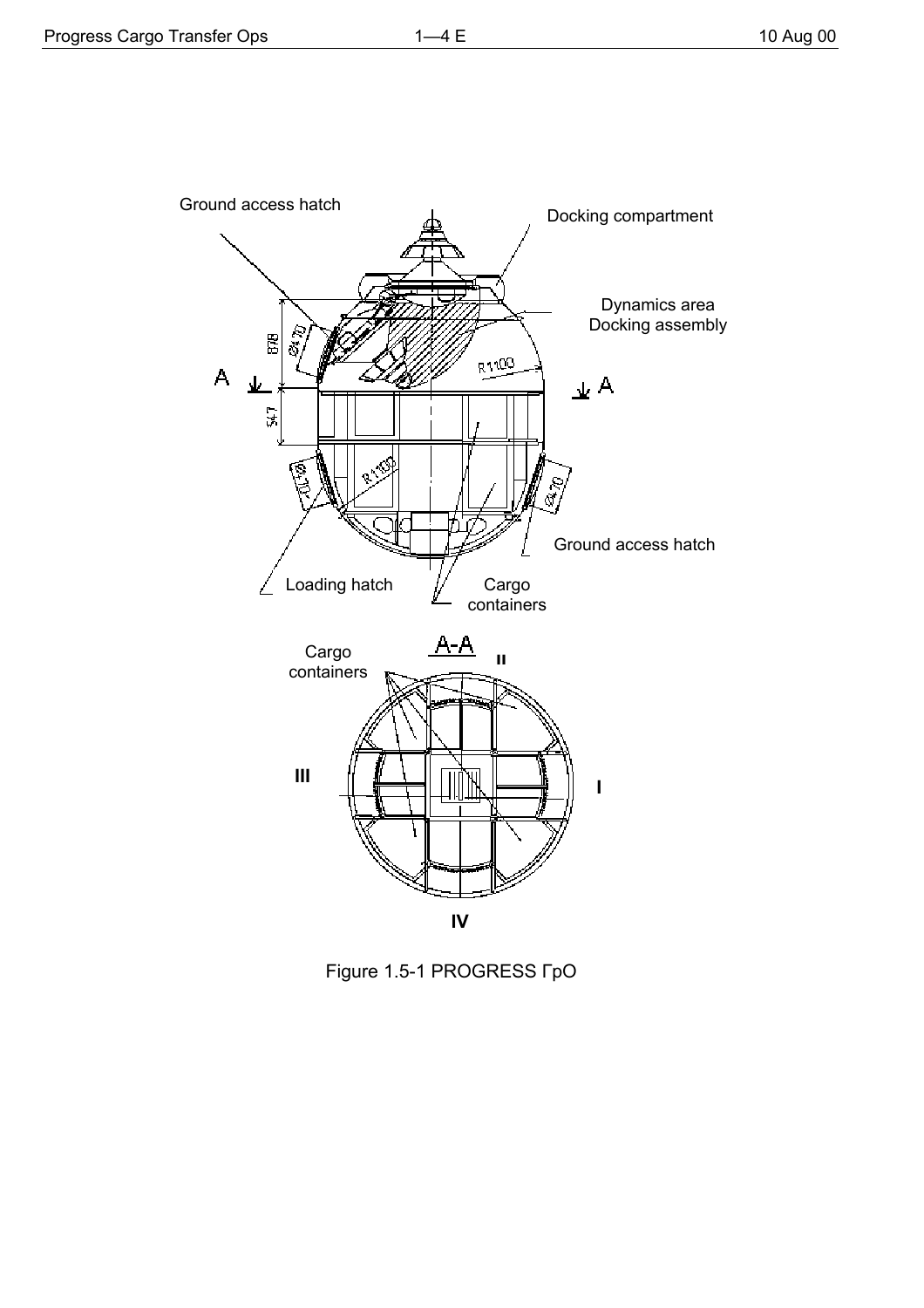



Figure 1.5-2 Areas and Containers for Cargo Location in Progress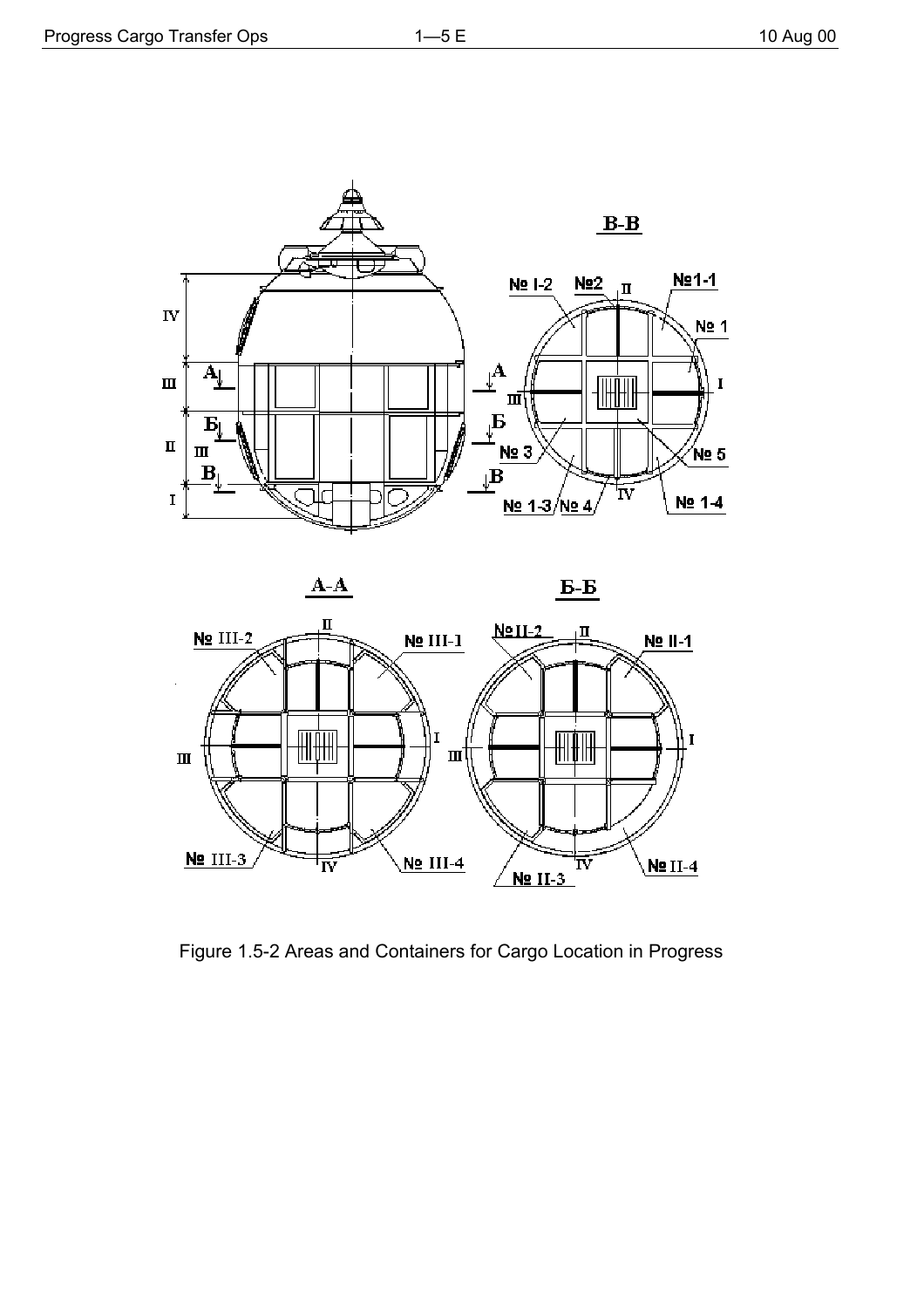## **2. REMOVAL OF PROGRESS DOCKING MECHANISM AND TRANSFER HATCH COVER**

Remove docking mechanism **on MCC GO**, and also if large-sized delivered equipment are stowed in ГрО or special experiments need be conducted. It is recommended not to remove docking mechanism during subsequent Progress redocking.

Required Tools and Hardware: 10 mm Combo Wrench 12 mm Combo Wrench 10 mm Spanner Wire Cutters **Scissors** Standard Screwdriver (0.7х7х180 mm) PVC Tape (from Progress Tool belt) Custom Wrench (from Progress Tool belt) Waste Bag Portable Lamp Vacuum Cleaner

## **2.1. DOCKING MECHANISM REMOVAL FROM TRANSFER HATCH**

(01:30:00)

**WARNING**

Prior to docking mechanism removal, deactivate docking and internal transfer system (ССВП)

Remove captive screws (four) located in the center of hatch from the ГрО side Remove protective cover

Connector  $\Gamma$ 11/201  $\leftrightarrow$  cable connector

Plug 11Ф732 Г5501А6-90  $\rightarrow$  cable connector (plug is tethered to the cable)

Open transfer hatch

Secure the hatch in the open position

Roll up edges of multilayer insulation on docking mechanism cone

Move multilayer insulation aside from hatch, untightening docking mechanism fastening bolts Secure multilayer insulation (PVC tape)

### NOTE

Place all removed fasteners for safe stowage when performing docking mechanism removal from hatch

Remove lockwire (Wire Cutters) and remove bolts (seventeen) (10 mm Spanner) that secure docking mechanism to hatch

Temp stow removed bolts in waste bag

Stow remaining lockwire in waste bag

Remove docking mechanism from interface guide pins by prying docking mechanism flange (Screwdriver)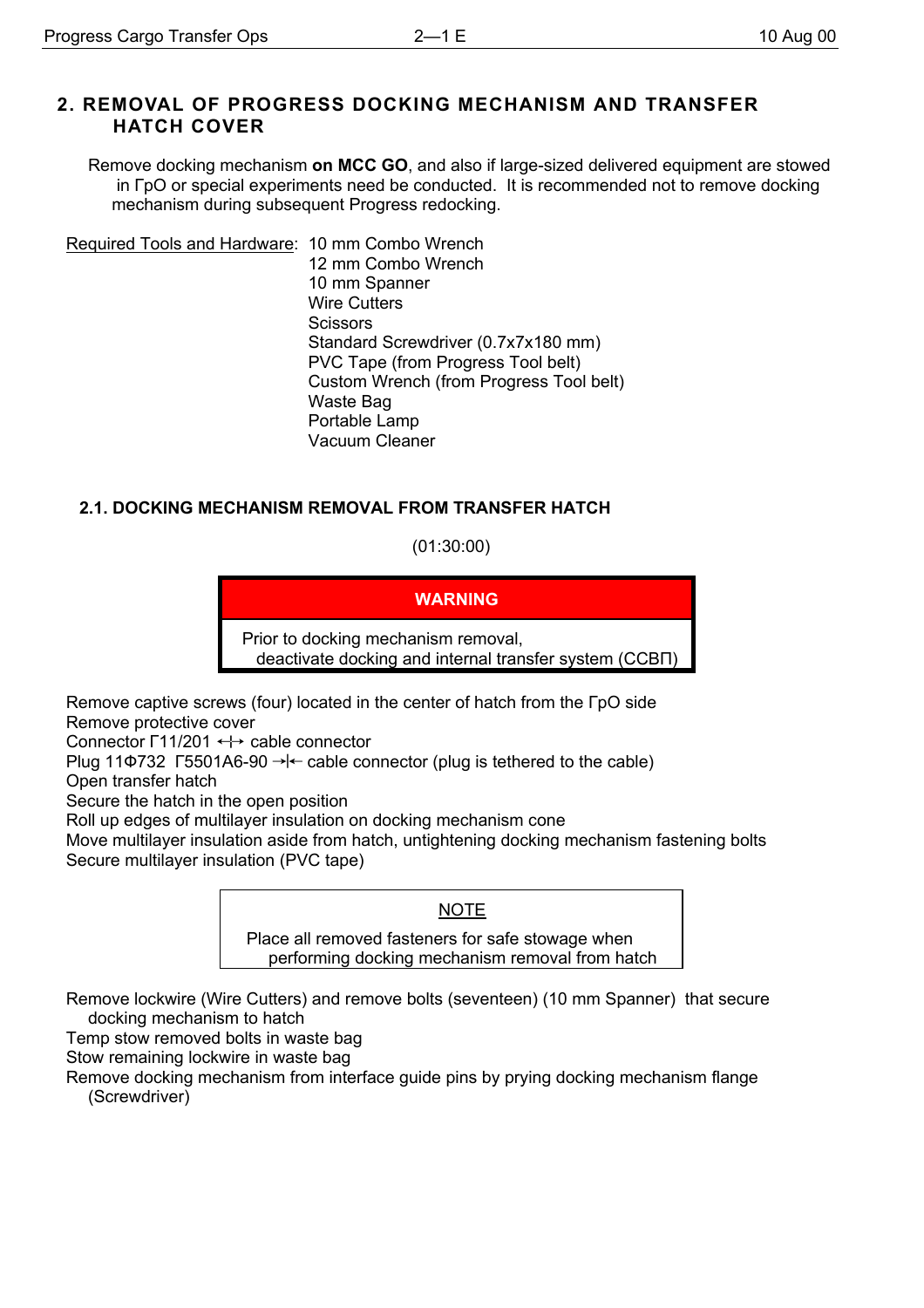Move docking mechanism away from hatch as far as cable length would allow (do not overtighten cables)

Connectors Г9/201, Г10/201, Г11/201, Г64/201  $\leftrightarrow$  corresponding cable connectors of docking mechanism on the hatch exterior

Tether demated connectors to disconnected docking mechanism (PVC Tape) Cap corresponding hatch and cables connectors Г9/201, Г10/201, Г11/201, Г64/201 Clean hatch interfaces (Vacuum Cleaner)

Stow removed docking mechanism in  $\Gamma$ pO and secure to frame (Nylon Band)

## **2.2. DOCKING MECHANISM INSTALLATION ONTO HATCH**

(00:60:00)

Remove PVC tape that tethers cables to docking mechanism Remove protective caps from cable and hatch connectors

Move docking mechanism to hatch at a distance allowing proper connector mating and alignment of docking mechanism flanges with the openings and guide pins on hatch

Connectors  $\Gamma$ 9/201,  $\Gamma$ 10/201,  $\Gamma$ 11/201,  $\Gamma$ 64/201 $\rightarrow$  corresponding cable connectors of docking mechanism

Install docking mechanism on guide pins (four) and secure with bolts (seventeen) Return multilayer insulation edges to nominal position Plug 11 $\Phi$ 732 Г5501А6-90  $\leftrightarrow$  cable Cable  $\rightarrow$   $\leftarrow$  connector  $\lceil 11/201 \rceil$  (from the  $\lceil pO \rceil$  side)

### **2.3. TRANSFER HATCH REMOVAL**

(00:40:00)

Hatch removal may be performed with removed or installed docking mechanism Connectors 40/201-1, 40/201-11  $\leftrightarrow$  sensors on hatch

Cable  $\leftrightarrow$  hatch rotation mechanism by either removing snap-outfitted straps (seven)

or by cutting the straps or three band clamps

Cap demated connectors

Fold cable in harness, securing it to ГрО frame (PVC tape)

Remove bolts (four), that secure hatch rotation mechanism to docking assembly (10 mm Combo Wrench)

Remove hatch with attached rotation mechanism from guide pins (two) by prying rotation mechanism (Screwdriver)

Stow hatch with attached rotation mechanism in ГрО and secure (Nylon Band)

Stow all removed parts for later use

Connector 39/201  $\leftrightarrow$  contact device of hatch sealing mechanism drive Plug 11 $\Phi$ 732 Г5501A6-150  $\rightarrow$  cable connector 11 $\Phi$ 732 Г5501A5-160 (plug is tethered to cable) Tether cable to cable harness (PVC tape)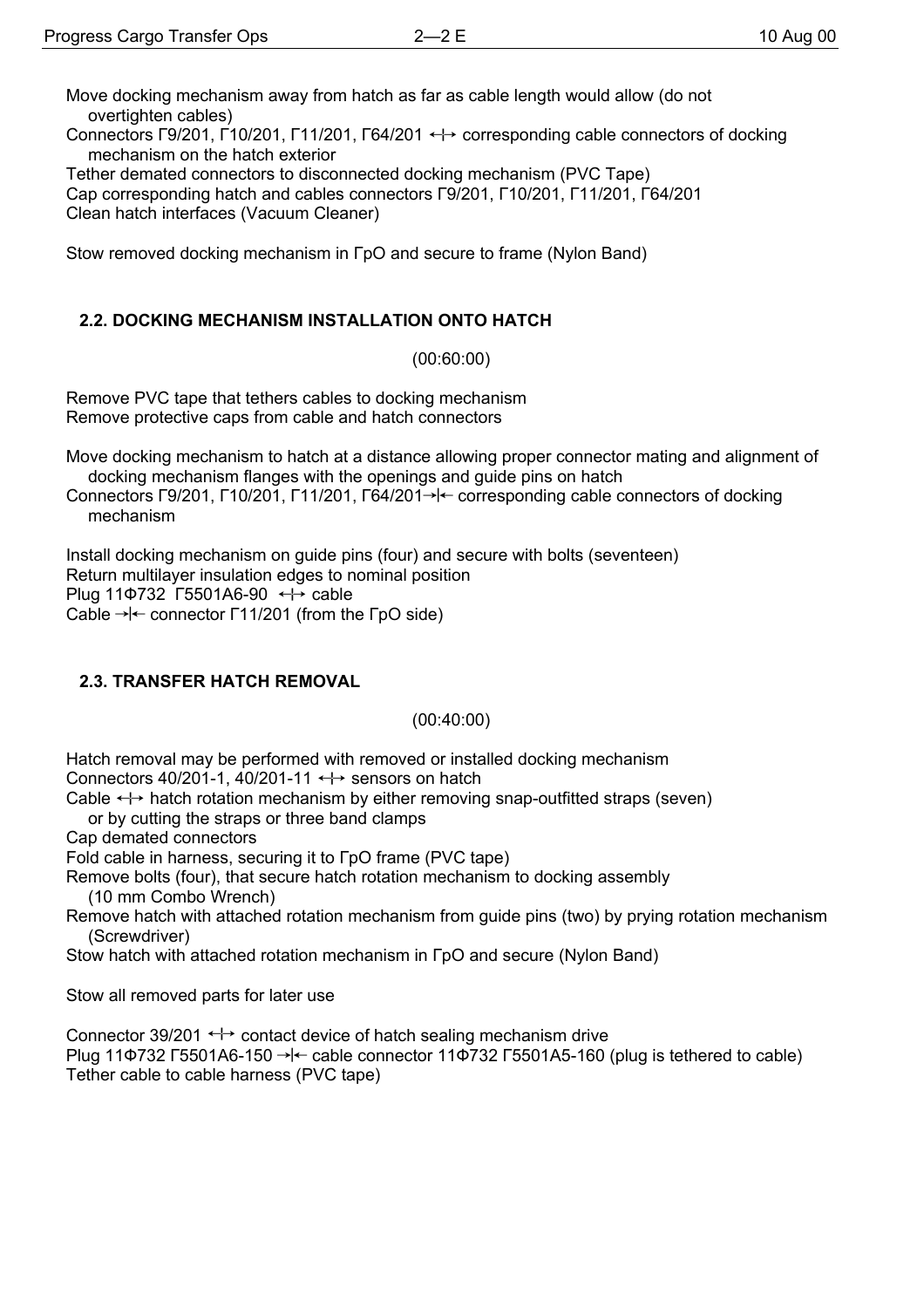## **2.4. TRANSFER HATCH INSTALLATION**

(00:40:00)

Hatch installation may be performed with or without removing docking mechanism Detach cable with connector 39/201 from the cable harness Plug 11Ф732 Г5501А6-150  $\leftrightarrow$  cable connector 11Ф732 Г5501А5-160 (plug is tethered to cable) Connector 39/201  $\rightarrow$  contact device of hatch sealing mechanism drive Install hatch with attached rotation mechanism onto guide pins (two) Tighten bolts (four), that secure hatch rotation mechanism to docking assembly

(10 mm Combo Wrench)

Release cable previously folded in harness

Connectors 40/201-1, 40/201-11  $\rightarrow$   $\leftarrow$  sensors on hatch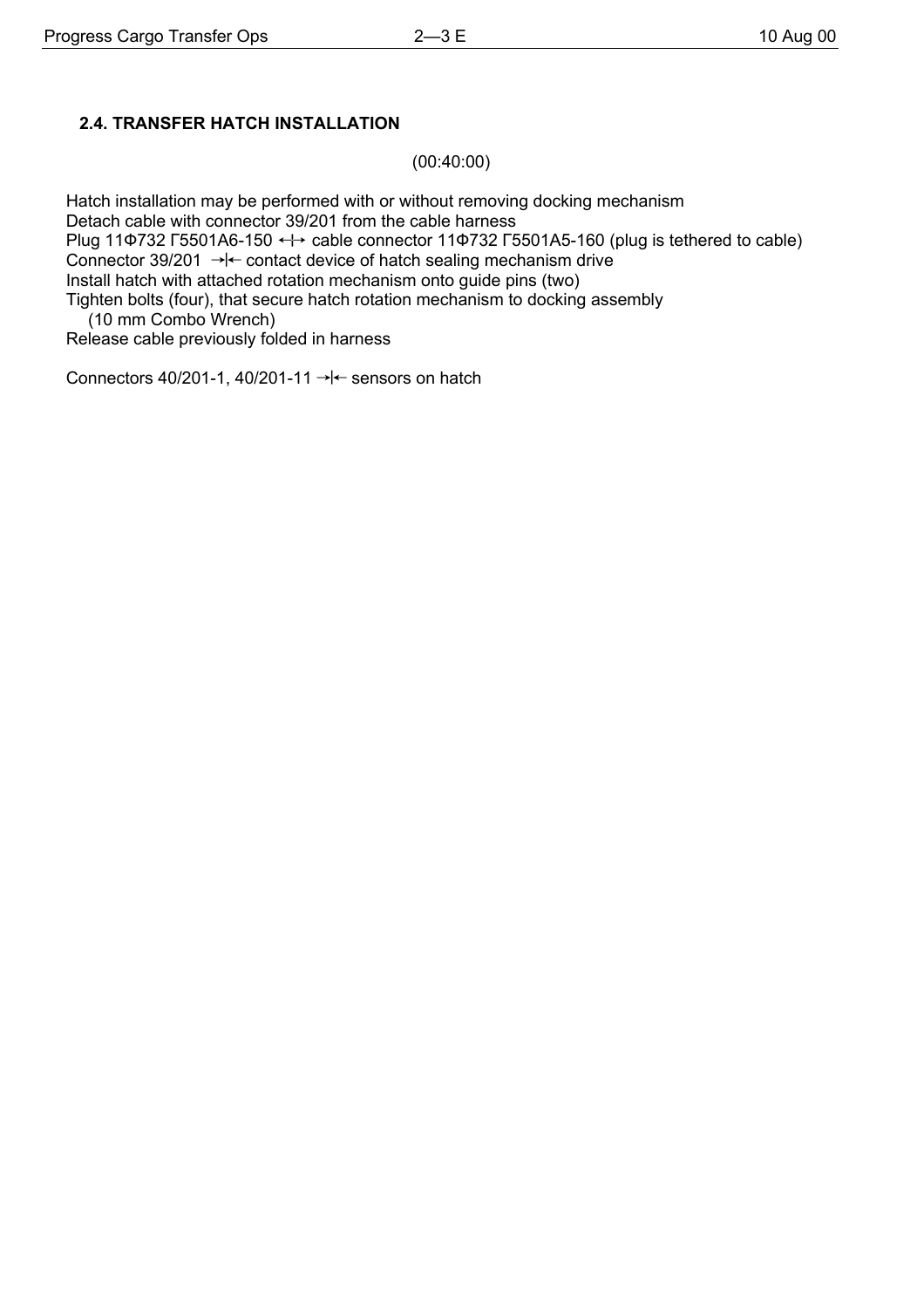# 3. KURS A SYSTEM UNITS REMOVAL

 $(03:00:00)$ 

Required Tools and Hardware: 7 mm Combo Wrench 8 mm Combo Wrench 14 mm Combo Wrench 19 mm mm Combo Wrench Scissors PVC Tape (from Progress Tool belt) **Connector Caps** Custom Wrench (from Progress Tool belt) **Antistatic Wrist Strap Fluoroplastic Tape** Waste Bag

## WARNING

Prior to removal operations, such 5P9LJY3 modes as HN (Direct Transmission), 3ANUCb (Record), ВОСПРОИЗВЕДЕНИЕ (Playback) must be deactivated via КРЛ

#### 3.1. REMOVAL OF K1-BKA-03 ЯУ2.000.031-03 UNIT (≠34Ю=А1) WITH PT-BKA TEMPERATURE REGULATOR (≠34Ю=А2)

## CAUTION

1. Handle K1-BKA-03 unit with extreme care, because:

a) the unit walls are thin

b) small-sized fans (two) are located on the unit side walls

## **NOTE**

While performing all subsequent operations, temp stow all removed fasteners and other consumables in waste bag

Remove custom bolts (six) that secure upper protective panel of K1-BKA-03 unit Remove custom bolts (five) that secure side protective panel of K1-BKA-03 unit Tether removed protective panels to  $\Gamma$ pO frame structures (PVC tape) Release cables, leading to the unit, from cable harnesses Remove seals from connector of PT-BKA unit (attached to K1-BKA-03 unit) Demate cable connectors from unit connectors and cap

| <b>Cable Connector</b>           | <b>Unit Connector</b> | <b>Unit Connector Cap</b> | <b>Cable Connector Cap</b> |
|----------------------------------|-----------------------|---------------------------|----------------------------|
| X61 <sub>H</sub> O <sub>34</sub> | X61 H 34              | 1-M14x0.75-3∏             | 2-M14x0.75-3∏              |
| X62H034                          | X62H <sub>0</sub> 34  | 1-M18x1-3Π                | 2-M18x1-3D                 |
| X345Ю34                          | X345IO34              | 1-M10x0.75-3Π             | 2-M10x0.75-3N              |

Tether released cables to  $\Gamma$ pO frame structures (PVC tape) Remove seals from high-frequency connectors of the unit Release high-frequency cables from from tethers and clamps, starting from the closest cable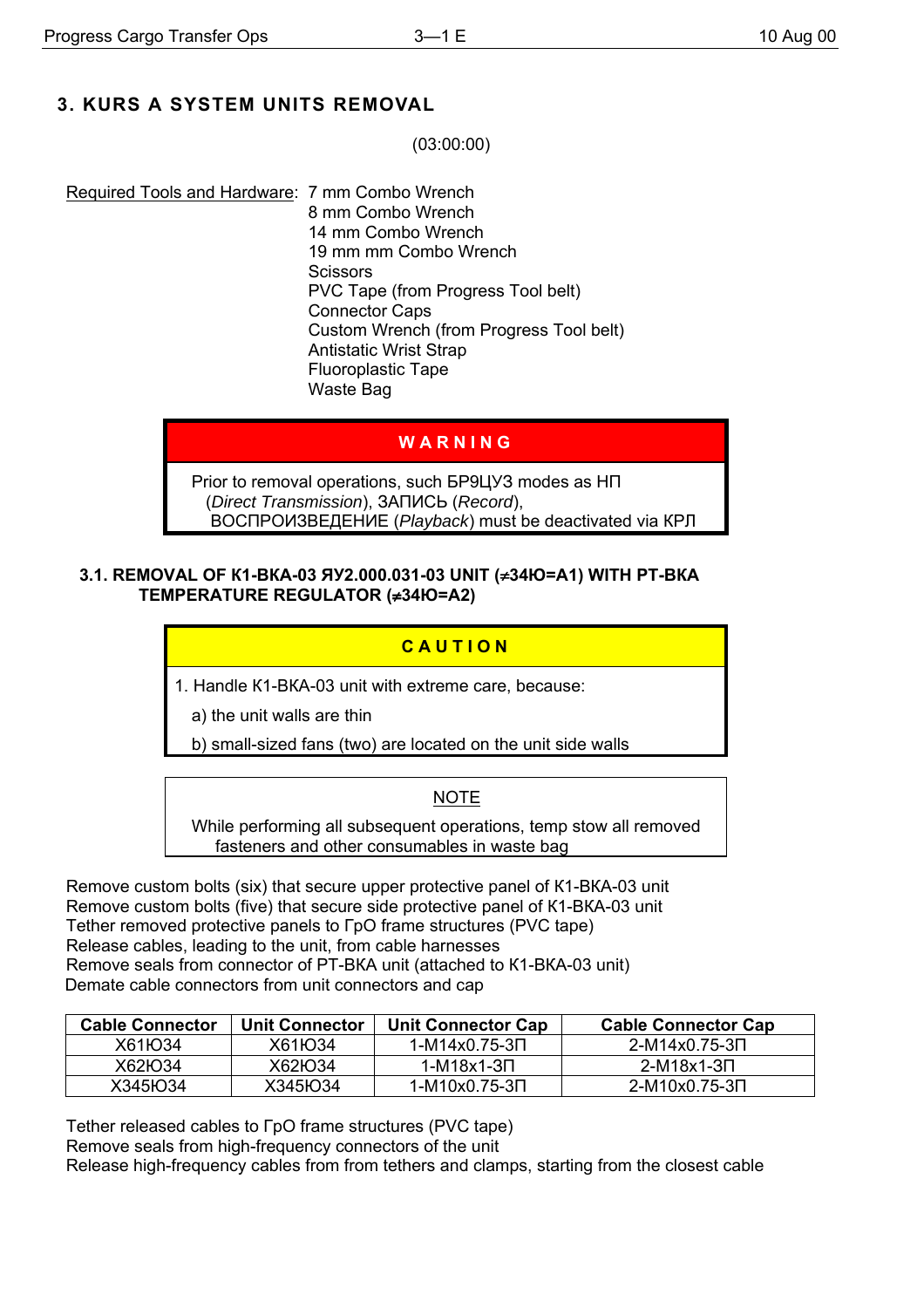High-frequency cable connectors  $\leftrightarrow$  unit connectors and cap (all)

| <b>Cable Connector</b> | Unit                 | Unit                 | Cable                |
|------------------------|----------------------|----------------------|----------------------|
|                        | <b>Connector</b>     | <b>Connector Cap</b> | <b>Connector Cap</b> |
| XP701, XP702,          | XP702, XP702, XP703, | 1-M12x0.75-3N        | 1P-M12x0.75-3N       |
| XP703, XP704,          | XP704, XP705, XP706, | $-$ " $-$            | $-$ " $-$            |
| XP705, XP706,          | XP707, XP708, XP709, | $-$ " $-$            | $ \alpha$ $-$        |
| XP707, XP708,          | X13lO43, X23lO34     | $ \mu$ $-$           | $ \frac{u}{-}$       |
| XP709, X13lO43,        |                      | $ \frac{u}{-}$       | $-$ " $-$            |
| X23IO34                |                      | $ \alpha$ $-$        | $\mathbf{u}$         |

Attach cables to FpO frame structures (PVC tape)

Release low-frequency cables from tethers

Low-frequency cable connectors  $\leftrightarrow$  unit connectors and cap (all)

| Cable<br><b>Connector</b> | Unit<br><b>Connector</b> | Unit<br><b>Connector Cap</b> | Cable<br><b>Connector Cap</b> |
|---------------------------|--------------------------|------------------------------|-------------------------------|
| X37lO34, X11lO34          | X37IO34, X11IO34         | 1-M22x1-3 <sub>U</sub>       | 2-M22x1-3N                    |
| X21lO34, X10lO34          | X21IO34, X10IO34         | $-$ " $-$                    | $-$ " $-$                     |
| X09Ю34, X01Ю34            | X09lO34, X01lO34         | 1-M14x0.75-3N                | 2-M14x0.75-3N                 |
| X36IO34                   | X36IO34                  | 1-M18x1-3 <sub>U</sub>       | 2-M18x1-3N                    |
| X358IO34, X359IO34        | X358IO34, X359IO34       | 1-M27x1-3 <sub>U</sub>       | 2-M27x1-3N                    |
| X360lO34, X361lO34        | X360IO34, X361IO34       | $-$ " $-$                    | $-$ " $-$                     |
| X362IO34, X31IO34         | X362IO34, X31IO34        | $ \mu$ $-$                   | $-$ " $-$                     |
| X02IO34                   | X02IO34                  | 1-M14x0.75-3N                | 2-M12x0.75-3N                 |

Attach cables to  $\Gamma$ pO frame structures (PVC tape)

Remove nuts M4 (two) (7 mm wrench) to remove the ground strap from container

Remove bolt M5x10 (8 mm wrench) to remove the ground strap (located between frame and truss) from the frame

Remove M10 custom bolts (two) to remove frame with attached K1-BKA-03 unit Remove custom bolts (four) to remove the unit

### 3.2. 2AOK1-BKA ЯУ2.008.050 UNITS REMOVAL

#### 2Φ4-BKA № 1, №2, №3, №4, №5 ЯУЗ-468-011 (≠34łO=W1,≠34łO=W2,≠34łO=W3,≠34łO=W4,≠34łO=W5)

2AOK1-BKA (one unit) and 2 $\Phi$ 4-BKA (five units) units are installed on the same frame Remove custom bolts (two) that secure E 1830A59-170 beam to remove the beam

For 2AOK1-BKA unit:

Low-frequency cable connectors  $\leftrightarrow$  unit connectors and cap (all)

| Cable<br><b>Connector</b> | Unit<br>Connector | Unit<br><b>Connector Cap</b> | Cable<br><b>Connector Cap</b> |
|---------------------------|-------------------|------------------------------|-------------------------------|
| XP41                      | XP41              | $1-M27x1-3\Pi$               | 2-M27x-3∏                     |
| XP42                      | XP42              | 1-M18x1-3∏                   | 2-M18x1-3∏                    |
| XP43                      | XP43              | $1-M22x1-3\Pi$               | 2-M22x1-3∏                    |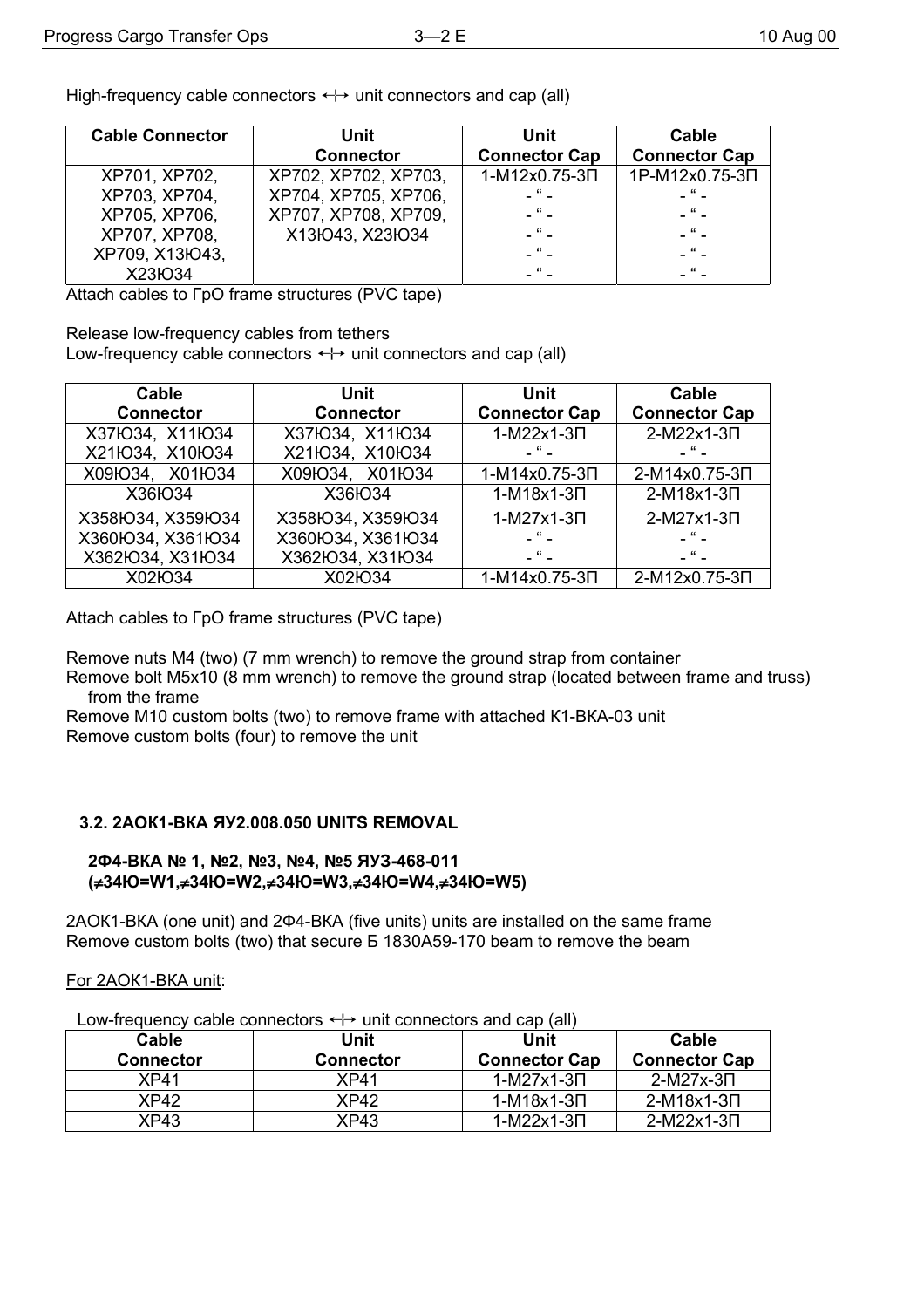For 2Ф4-ВКА units:

а) for 2Ф4-ВКА № 1 unit:

High-frequency cable connectors  $\leftrightarrow$  unit connectors and cap (all)

| Cable<br><b>Connector</b> | Unit<br><b>Connector</b> | Unit<br><b>Connector Cap</b> | Cable<br><b>Connector Cap</b> |
|---------------------------|--------------------------|------------------------------|-------------------------------|
| XP601, XP602,             | XP601, XP602.            | 1-M12x0.75-3N                | 1P-M12x0.75-3N                |
| XP603                     | XP603                    | -                            |                               |
| X103IO34-1 (LF)           | X103IO34-1               | 1-M14x0.75-3∏                | 2-M14x0.75-3N                 |

#### b) for 2Ф4-ВКА № 2 unit:

High-frequency cable connectors  $\leftrightarrow$  unit connectors and cap (all)

| Cable            | Unit             | Unit                 | Cable                |
|------------------|------------------|----------------------|----------------------|
| <b>Connector</b> | <b>Connector</b> | <b>Connector Cap</b> | <b>Connector Cap</b> |
| XP601, XP602,    | XP601, XP602,    | 1-M12x0.75-3∏        | 1P-M12x0.75-3N       |
| XP603            | XP603            | - " -                |                      |
| X103lO34-2 (LF)  | X103IO34-1       | 1-M14x0.75-3∏        | 2-M14x0.75-3N        |

#### c) for 2Ф4-ВКА № 3 unit:

High-frequency cable connectors  $\leftrightarrow$  unit connectors and cap (all)

| Cable            | Unit             | Unit                 | Cable                |
|------------------|------------------|----------------------|----------------------|
| <b>Connector</b> | <b>Connector</b> | <b>Connector Cap</b> | <b>Connector Cap</b> |
| XP601, XP602.    | XP601, XP602,    | 1-M12x0.75-3∏        | 1P-M12x0.75-3N       |
| XP603            | XP603            | - " -                |                      |
| X103IO34-3 (LF)  | X103IO34-1       | 1-M14x0.75-3∏        | 2-M14x0.75-3∏        |

#### d) for 2Ф4-ВКА № 4 unit:

High-frequency cable connectors  $\leftrightarrow$  unit connectors and cap (all)

| Cable            | Unit             | Unit                 | Cable                |
|------------------|------------------|----------------------|----------------------|
| <b>Connector</b> | <b>Connector</b> | <b>Connector Cap</b> | <b>Connector Cap</b> |
| XP601, XP602,    | XP601, XP602,    | 1-M12x0,75-3N        | 1P-M12x0,75-3N       |
| XP603            | XP603            | - " -                |                      |
| X103IO34-4 (LF)  | X103IO34-1       | 1-M14x0,75-3∏        | 2-M14x0,75-3N        |

#### e) for 2Ф4-ВКА № 5 unit:

High-frequency cable connectors  $\leftrightarrow$  unit connectors and cap (all)

| Cable<br><b>Connector</b> | Unit<br><b>Connector</b> | Unit<br><b>Connector Cap</b> | Cable<br><b>Connector Cap</b> |
|---------------------------|--------------------------|------------------------------|-------------------------------|
| XP601, XP602,             | XP601, XP602,            | 1-M12x0.75-3∏                | 1P-M12x0.75-3N                |
| XP603                     | XP603                    | - " -                        |                               |
| X103IO34-5 (LF)           | X103IO34-1               | 1-M14x0.75-3∏                | 2-M14x0.75-3∏                 |

Remove М5х10 (8 mm wrench) bolt (one) to remove the ground strap (located between frame 11Ф615 Б1830А59-300 and truss) from the frame

Remove М6 custom bolts (three) and remove frame with attached units

#### NOTE

- 1. If none of the above-mentioned methods succeeds to demate connectors or disconnect ground straps from any of Kurs units, it is recommended to cut cables and ground straps at a distance of 80-100 mm from the units (with the exception of Х358Ю34, Х359Ю34, Х360Ю34, Х361Ю34, Х362Ю34 connectors)
- 2. Safe the cut edges of cables (Fluoroplastic Tape)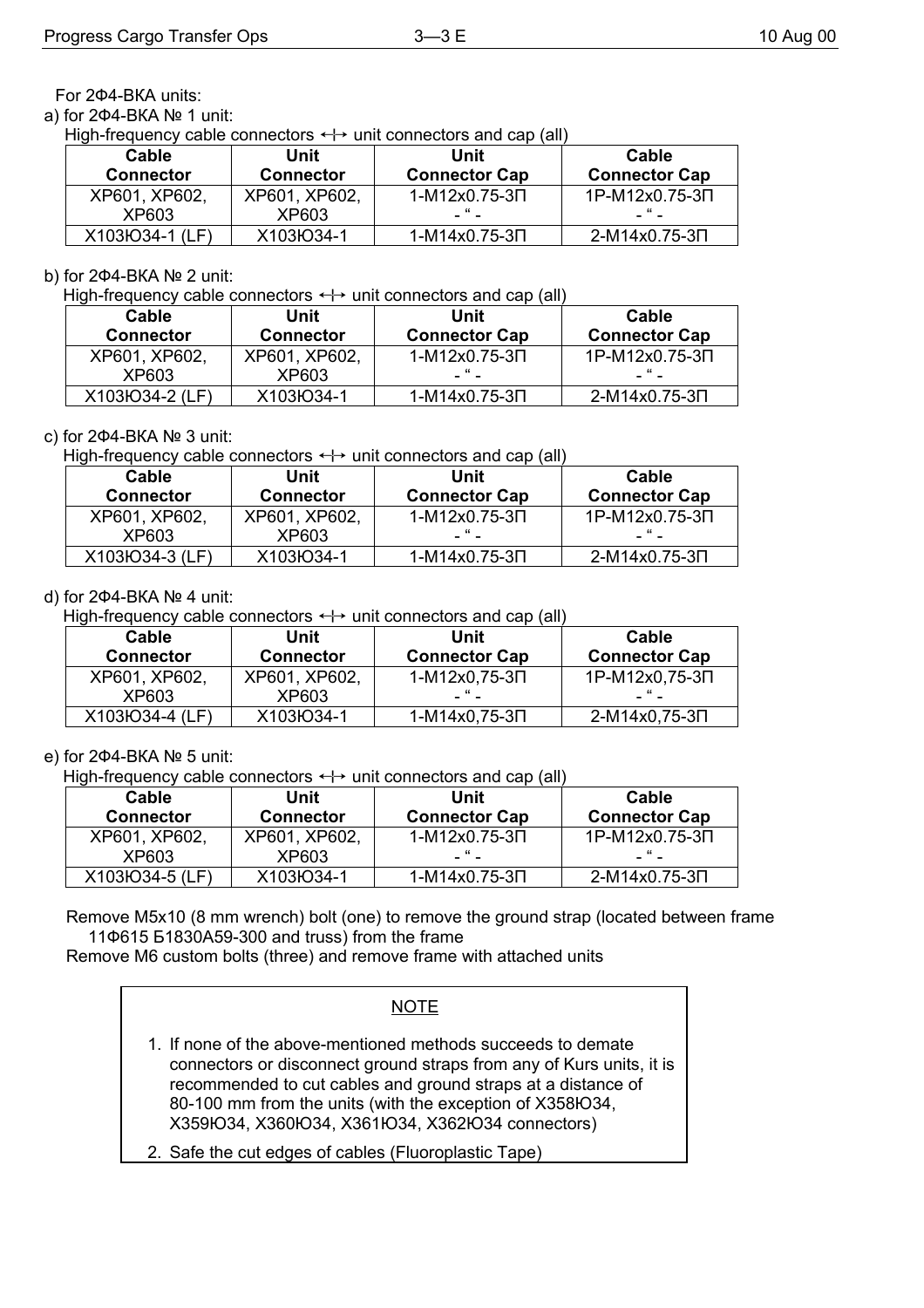

Figure 3.1-1. Kurs System Units Location Diagram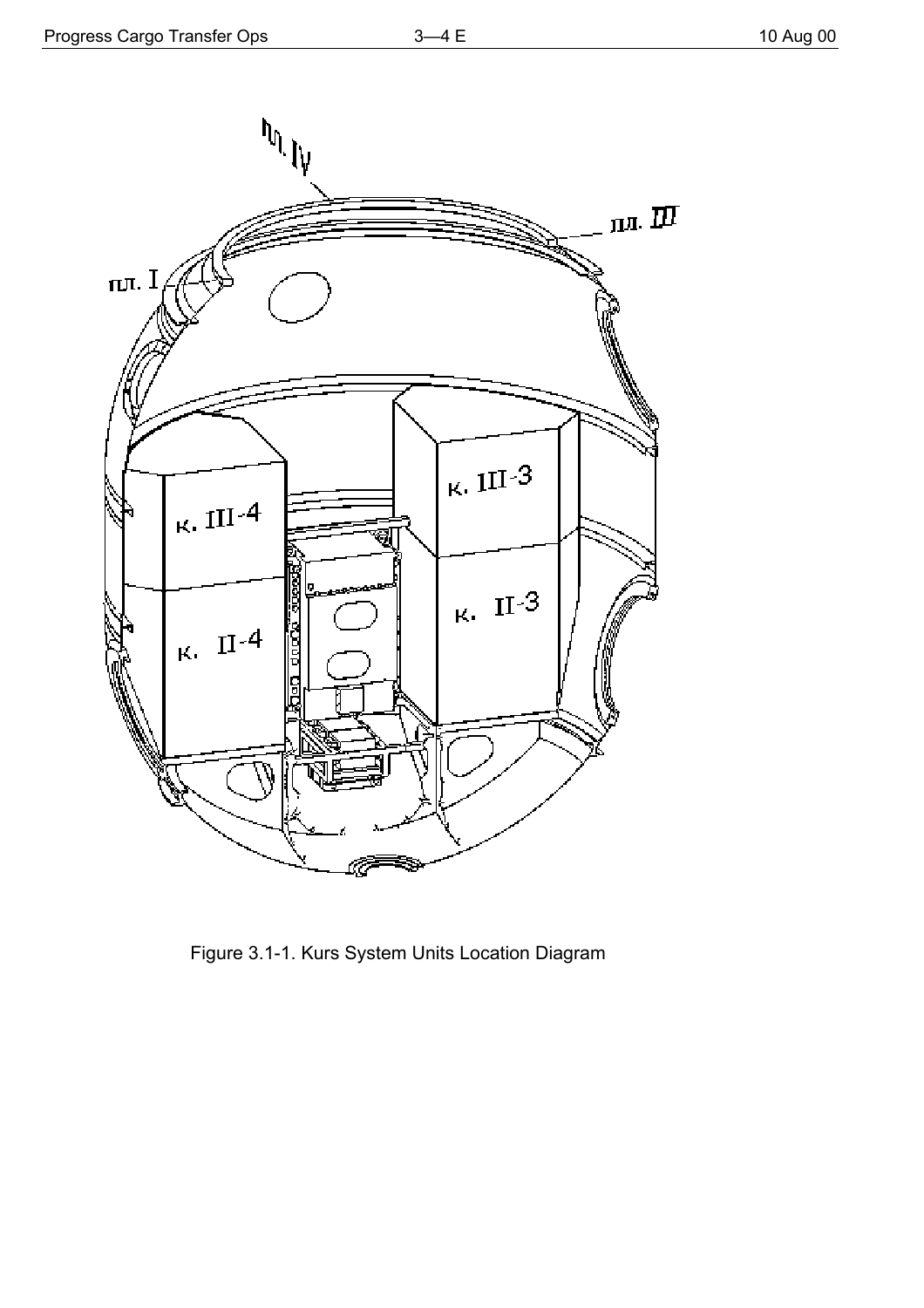



Figure 3.1-2. Kurs Units Removal Diagram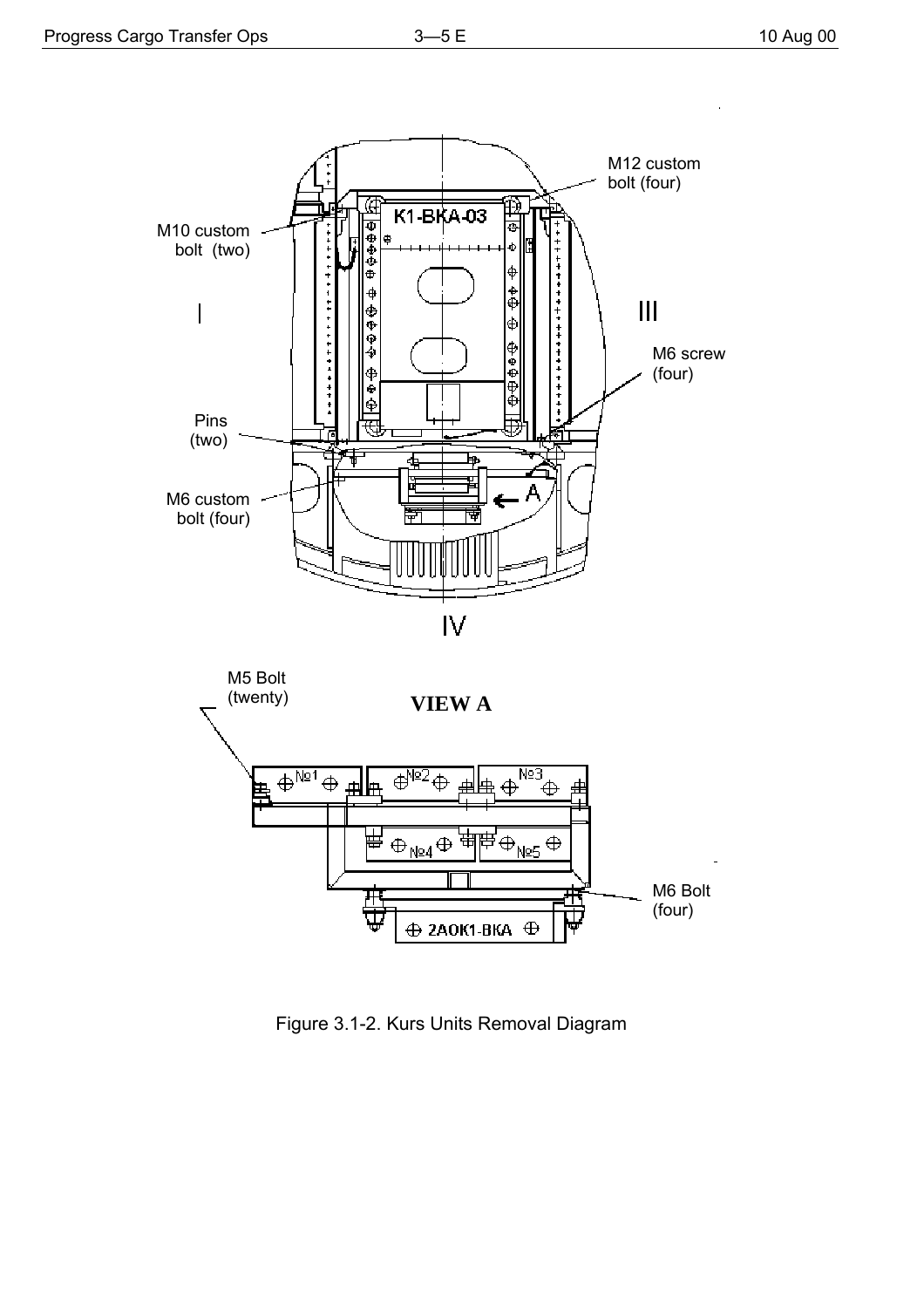# **4. УС-21 MATCHING UNIT INSTALLATION/REMOVAL**

## **4.1. УС-21 MATCHING UNIT INSTALLATION**

(00:60:00)

Perform all operations on **MCC GO** Required Tools and Hardware: УС-21 matching unit Progress tool belt

Loosen custom bolts (four) that fasten solid waste container [КТО] holder (plane IV, area IV) (if available)

Remove КТО holder and temp stow

Secure УС-21 unit with captive screws 'B' (three) to the upper truss structures (see Figure 4-1) Remove caps from УС-21 unit connectors

Stow removed caps in soft bag on the УС-21 unit wall

Remove caps from cable connectors (retain removed caps for later use)

Remove static charge from connectors (static charge removal plugs)

(see RODF: IFM IVA, REFERENCE MATERIALS, 2.7)

| <b>Unit Connector</b>  | <b>Static Charge Removal Plug</b> |
|------------------------|-----------------------------------|
| 513/30, 514/30, 515/30 | 33Y.5512.032X2                    |
| 520/30, 521/30         | 33Y.5512.018X4                    |
| 519/30                 | 33Y.5512.045X4                    |

 $YC-21$  unit connectors  $\rightarrow<sub>+</sub>$  corresponding cable connectors:

118/10→  $+$  118/10  $517/10 \rightarrow 517/10$  $518/10 \rightarrow 518/10$  $519/10 \rightarrow 519/10$ 513/30→  $\leftarrow$  513/30 514/30→  $\leftarrow$  514/30  $515/30 \rightarrow 515/30$ 517/30→  $\leftarrow$  517/30  $519/30 \rightarrow 519/30$ 520/30→  $\leftarrow$  520/30 521/30→  $\leftarrow$  521/30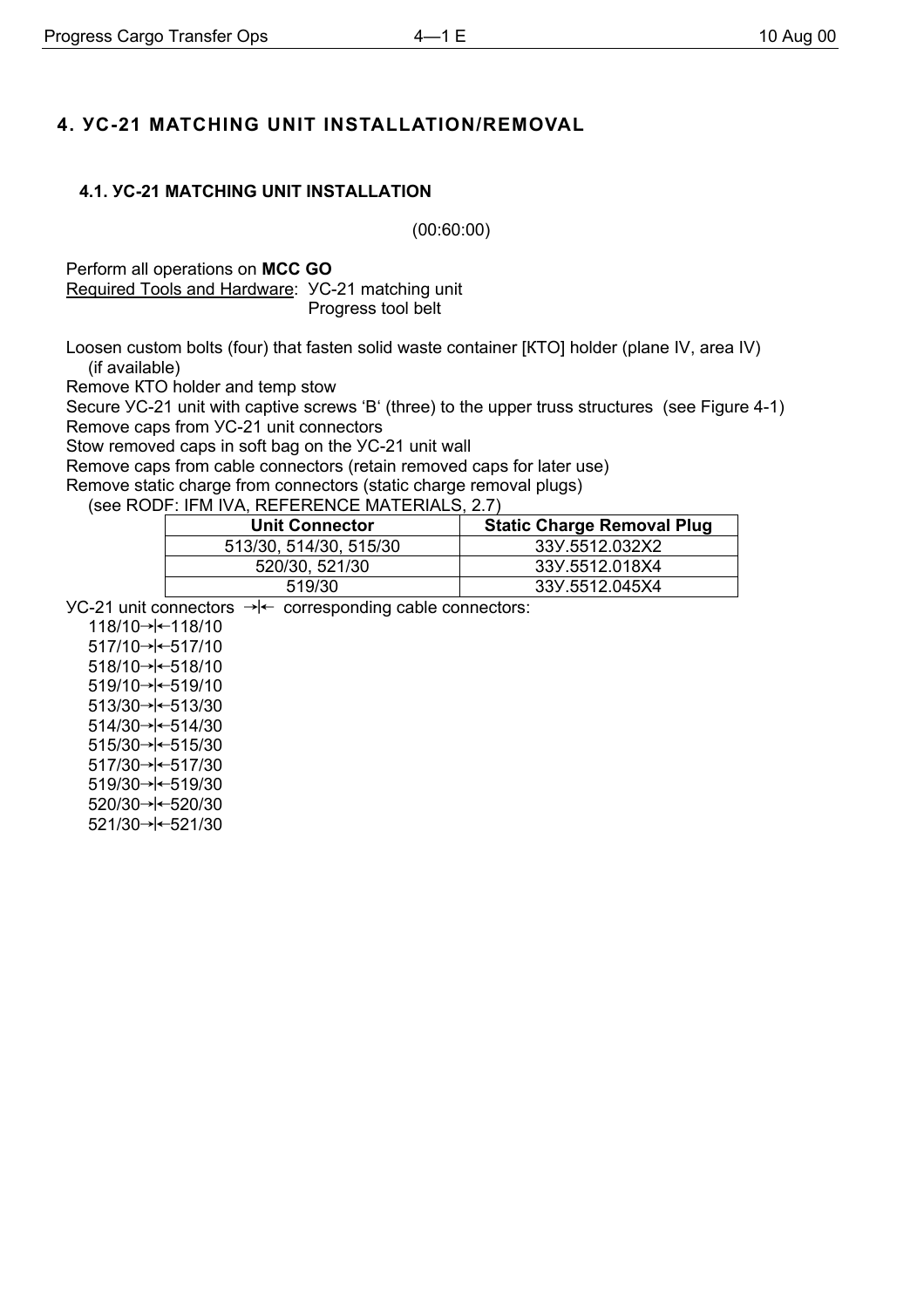(00:60:00)

Demate cable connectors from УС-21 unit connectors

118/10 ← 118/10 517/10"517/10 518/10"518/10 519/10"519/10 513/30"513/30 514/30"514/30  $515/30 \leftrightarrow 515/30$ 517/30 ← 517/30 519/30 ← + 519/30 520/30"520/30  $521/30 \leftrightarrow 521/30$ 

Cap demated cable connectors Cap УС-21 unit connectors Loosen captive screws 'B' (three) and remove УС-21 unit (see Figure 4-1) Transfer УС-21 unit to permanent storage location in SM